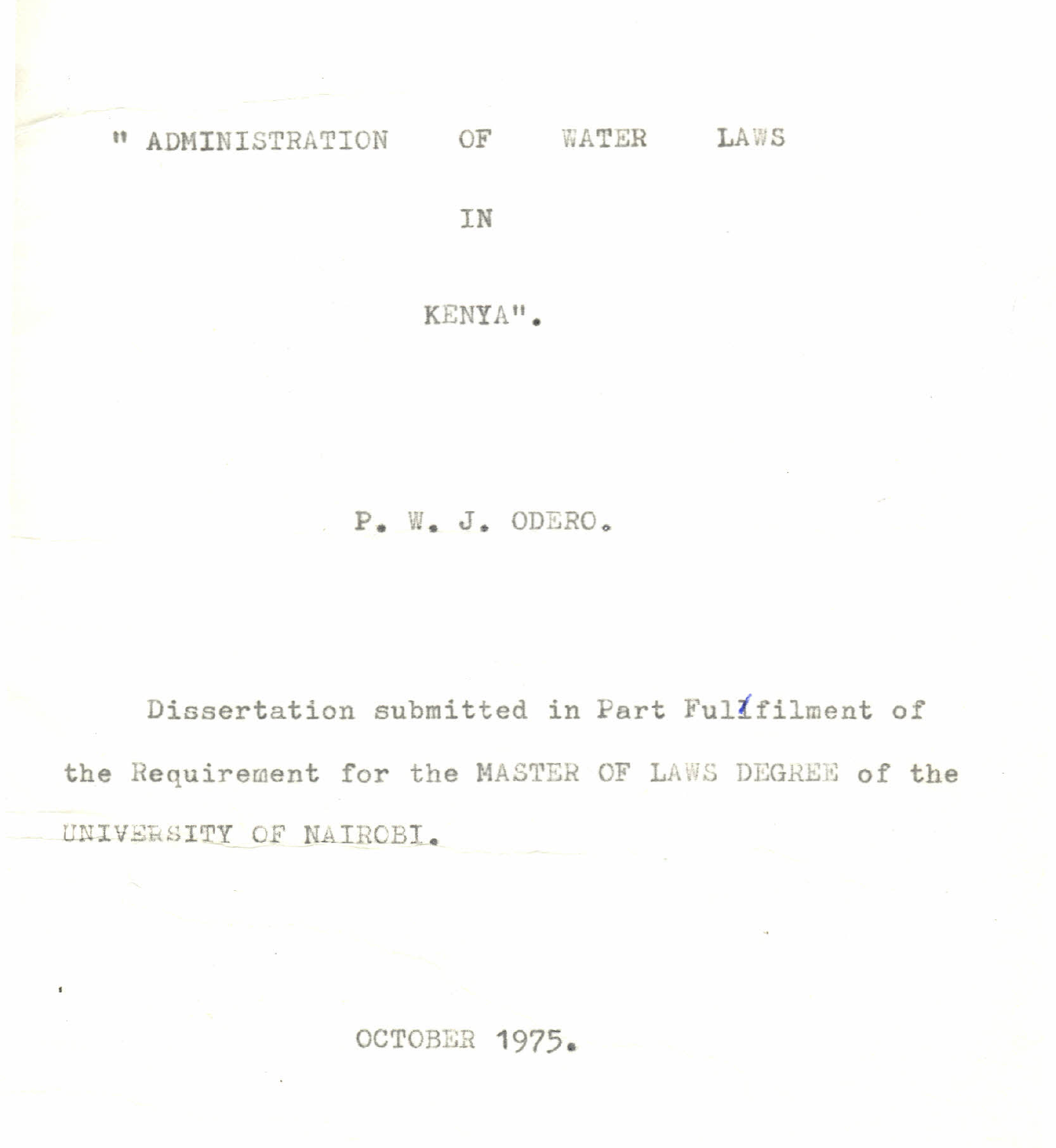## PRE F ACE.

The administration of water laws in the Republic of Kenya is the subject of this dissertation. The law has been administered by people with much practical experience but without legal training. This dissertation tries to piece together the law relating to water resources management and control.

To-date, there is no form of research which has been done in this field of late. Yet water is amongst the most important of our resources. This paper is an endeavour to bridge this conspicuous gap.

The paper looks at the provisions of the law, that is the Water Act, Chapter 372 of the Laws of Kenya. Then comments would be made on these provisions, either as they stand or as they operate in practice. In the end, recommendations would be made after the shortcomings in the law and/or practice have been pointed out.

The need to study the law and its administration in relation to water resources has been added impetus by the creation of the new Ministry of Water Development in the last quarter of 1974. Thus the then Water Department of the Ministry of Agriculture was severed away and given an enhanced status. This was a manifestation of the realisation of the importance of water.

Franctic efforts then began to fit into the present law the new creation: The Ministry of Water Development had to be substituted for the Minister of Agriculture who was hitherto responsible for water matters. Same fate had to befall the ,Permanent Secretary, Ministry of Agriculture who had to be replaced by the Permanent Secretary in the Ministry of Water Development. The latest development in this rather furious pace to amend the Water Act was the substitution of the High Court for the Water Appeal Board in cases of appeals by persons aggrieved by decisions of the "Apportionment Authorities" under the Water Act.